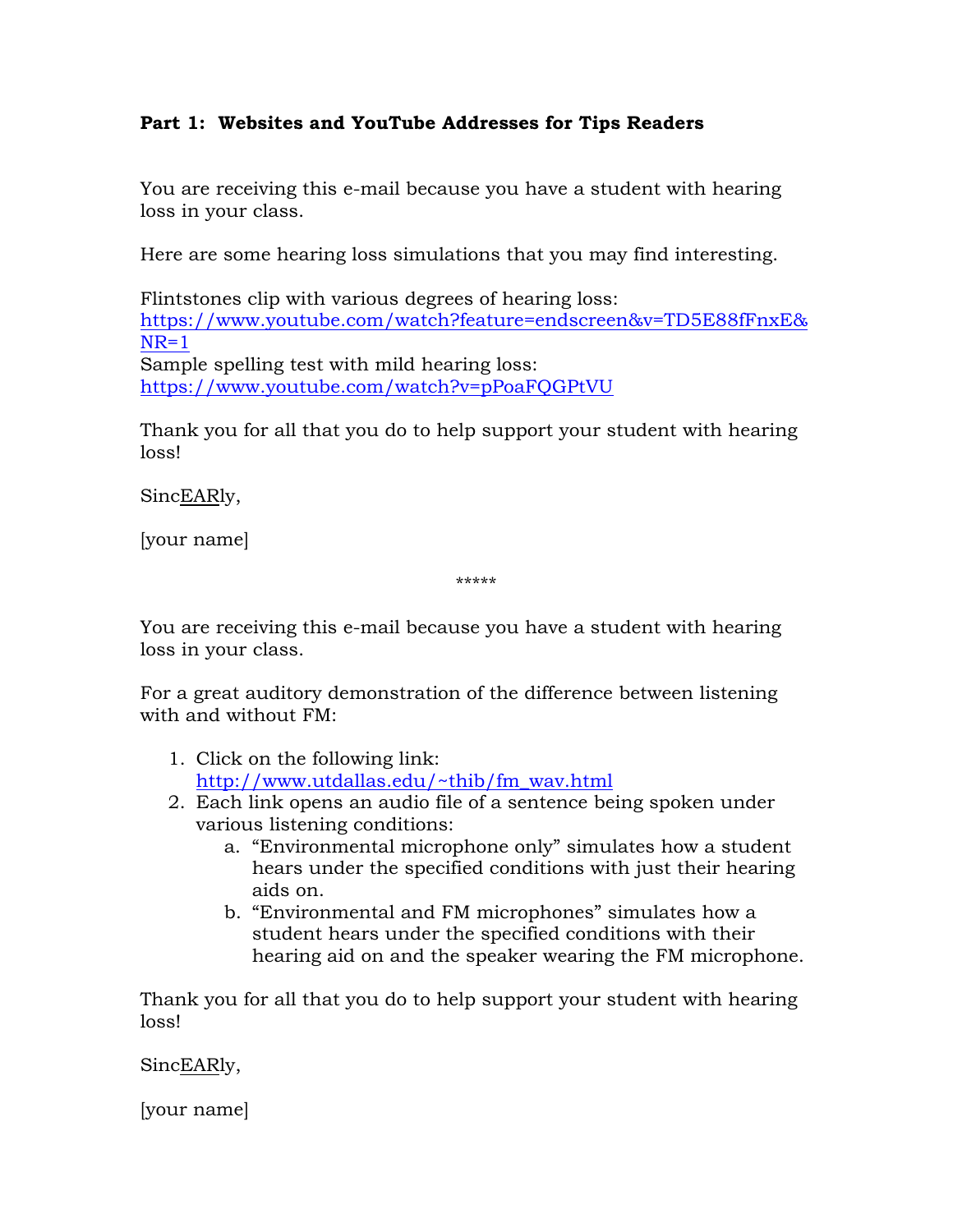\*\*\*\*\*

You are receiving this e-mail because you have a student with hearing loss in your class.

Here's a fantastic demonstration of FM in the classroom: <http://www.youtube.com/watch?v=ln8NHzVfJkQ&feature=related>

Thank you for all that you do to help support your student with hearing loss!

SincEARly,

[your name]

\*\*\*\*\*

You are receiving this e-mail because you have a student with hearing loss in your class.

Here are some testimonials from parents and kids: [http://www.youtube.com/watch?v=V-rWfOjZPyU](https://www.youtube.com/watch?v=V-rWfOjZPyU)

Thank you for all that you do to help support your student with hearing loss!

SincEARly,

[your name]

\*\*\*\*\*

You are receiving this e-mail because you have a student with hearing loss in your class.

A couple of more great websites to explore are: [www.phonak.com](http://www.phonak.com/) [www.oticonusa.com](http://www.oticonusa.com/) <https://www.cochlear.com/us/home>

Thank you for all that you do to help support your student with hearing loss!

SincEARly,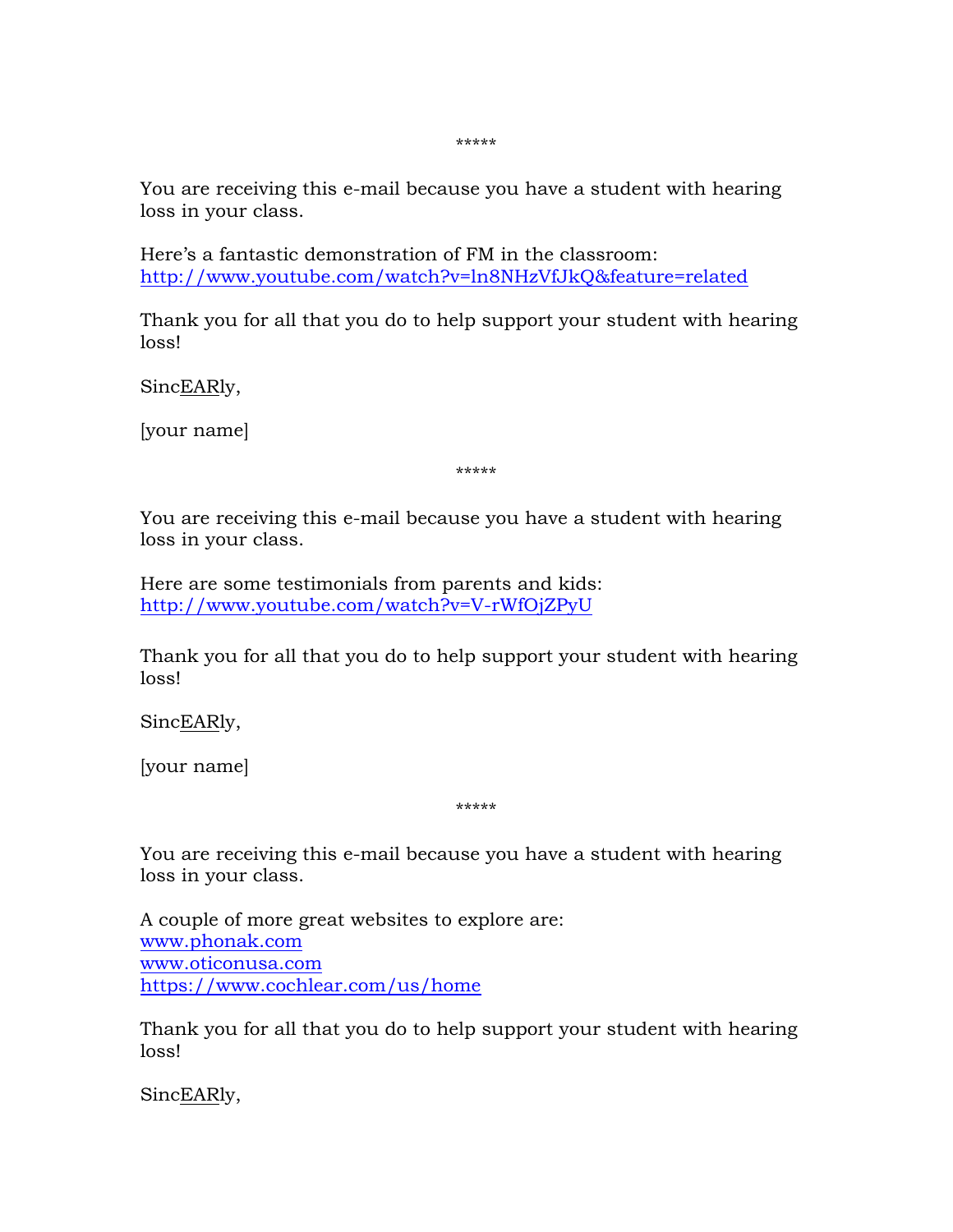[your name]

\*\*\*\*\*

You are receiving this e-mail because you have a student with hearing loss in your class. This week's tip is:

From the mouths of babes — this young lady makes clear the role you play in the success of students with hearing loss.

[http://kaneclusions.blogspot.com/2012/03/my-child](http://kaneclusions.blogspot.com/2012/03/my-child-advocate.html?spref=fb)[advocate.html?spref=fb](http://kaneclusions.blogspot.com/2012/03/my-child-advocate.html?spref=fb)

Thank you for all that you do to help support your student with hearing loss!

SincEARly,

[your name]

\*\*\*\*\*

# **Part 2: Staff Tips**

You are receiving this e-mail because you have a student with hearing loss in your class. This week's tip is:

You are a very big link in the chain of people supporting your student with hearing loss in her quest to become the best listener, language user, advocate and learner she can be. The weekly tips you will be receiving are suggestions on how to better address her needs relevant to her hearing loss. It is not meant to stifle your individual style or creativity; rather, it is meant to support you in creating an educational setting in which a child with hearing loss has the best possible opportunity to succeed using audition and spoken language.

Thank you for all that you do to help support your student with hearing loss!

SincEARly,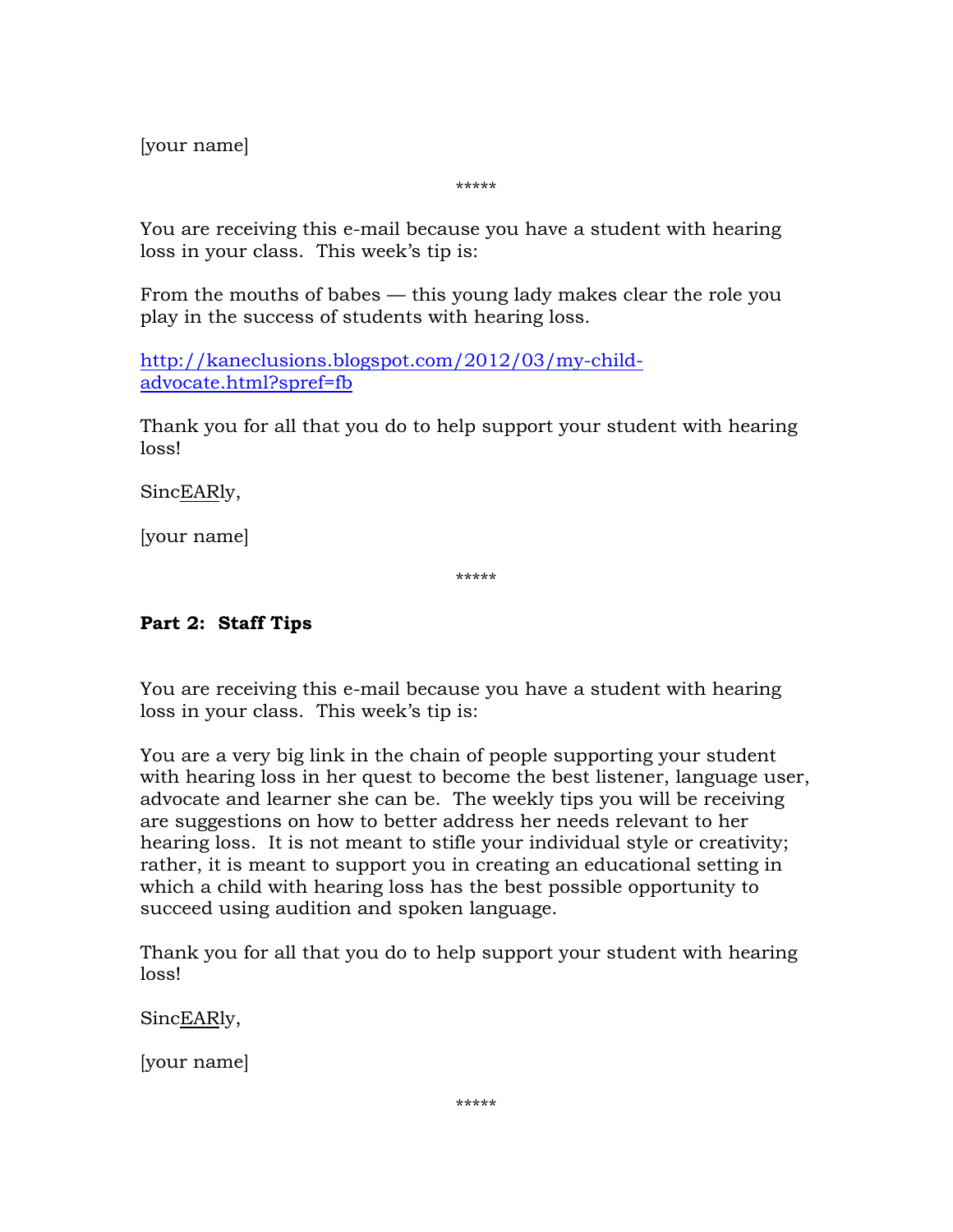You are receiving this e-mail because you have a student with hearing loss in your class. This week's tip is:

Correct placement of the microphone is the number one strategy you can use to assure that your student with hearing loss has access to the information in your class. Be sure to clip the top of the lapel mic 6-8 inches directly below your mouth.

#### OR

Correct placement of the microphone is the number one strategy you can use to assure that your student with hearing loss has access to the information in your class. Be sure to clip the top of the lapel mic 6-8 inches directly below your mouth with the microphone screen facing outward.

#### OR

Correct placement of the microphone is the number one strategy you can use to assure that your student with hearing loss has access to the information in your class. Be sure the microphone is positioned on the strap so it is 6-8 inches directly below your mouth and the screen is facing outward.

#### OR

Correct placement of the microphone is the number one strategy you can use to assure that your student with hearing loss has access to the information in your class. For the lapel mic (secondary-joined the network), be sure to clip the top of the lapel mic 6-8 inches directly below your mouth with the microphone screens facing outward. For the loop mic (initiator), snugly fit around your ear with the boom situated so that it is close to your mouth. You can pull the loop to make it tighter around your ear, and you can adjust the boom forward or backward.

#### OR

*Compose your own directions for other types of microphones*

Thank you for all that you do to help support your student with hearing loss!

SincEARly,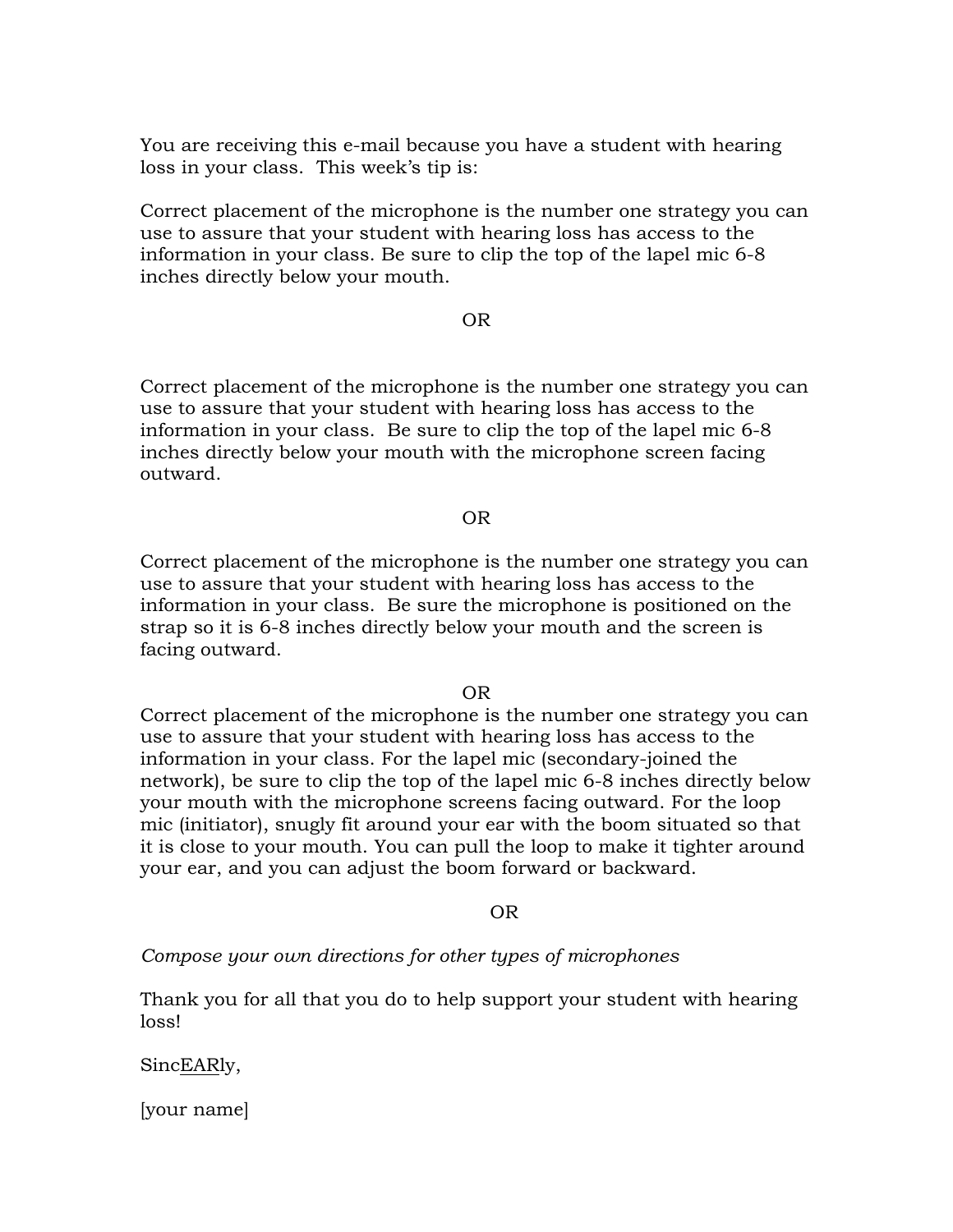\*\*\*\*\*

You are receiving this e-mail because you have a student with hearing loss in your class. This week's tip is:

When the student with hearing loss is working independently, the transmitter should stay with them on their desk. That way, the various people who need to communicate with them (for example, teacher, para or peers) will always be able to pick up the mic and have clear communication with the student. The classroom teacher must remember to put on the transmitter and correctly position the mic when she begins teaching the whole class again.

OR

When the student with hearing loss is working independently, the secondary transmitter should stay with them on their desk. That way, the various people who need to communicate with them (for example, teacher, para or peers) will always be able to pick up the mic and have clear communication with the student. The classroom teacher must remember to mute and activate as needed. (If a para will be communicating with your student at the same time that the teacher is talking, reverse the microphones so that the para is using the initiator that is kept on the desk. That way, for the time that the initiator is being spoken into, the para support can be heard instead of the teacher's voice.)

Thank you for all that you do to help support your student with hearing loss!

SincEARly,

[your name]

\*\*\*\*\*

You are receiving this e-mail because you have a student with hearing loss in your class. This week's tip is:

Here's an easy but very effective way to maintain a quieter acoustic environment in your classroom – shut the door! It's amazing how much noise is produced by students walking by. You can eliminate those unnecessary snatches of shuffling sneakers, tidbits of conversation, giggles, etc. by simply keeping the door to your classroom closed.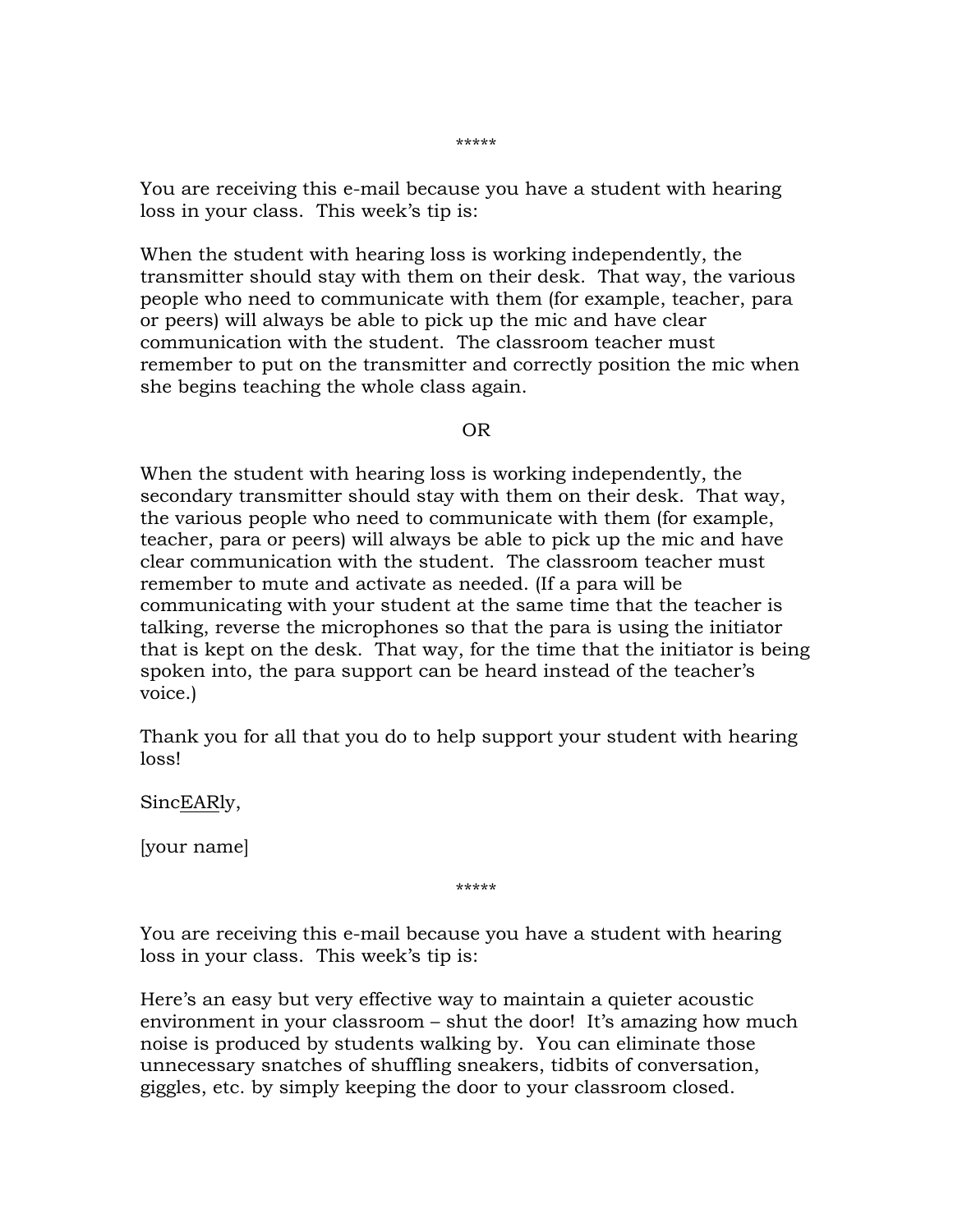Thank you for all that you do to help support your student with hearing loss!

SincEARly,

[your name]

\*\*\*\*\*

You are receiving this e-mail because you have a student with hearing loss in your class. This week's tip is:

Remember to mute when helping another student working independently or when you are making comments that your student with hearing loss doesn't need to or should not hear. Of course, you must then remember to activate the microphone to include your student with hearing loss in the lesson once more. Your student is expected to remind you to mute and activate as appropriate.

Thank you for all that you do to help support your student with hearing loss!

SincEARly,

[your name]

\*\*\*\*\*

You are receiving this e-mail because you have a student with hearing loss in your class. This week's tip is:

Your student will find it easier to speechread if you avoid chewing gum, avoid putting papers or your hands in front of your face, and - if you have one - keeping your beard and moustache well-trimmed.

Thank you for all that you do to help support your student with hearing loss!

SincEARly,

[your name]

\*\*\*\*\*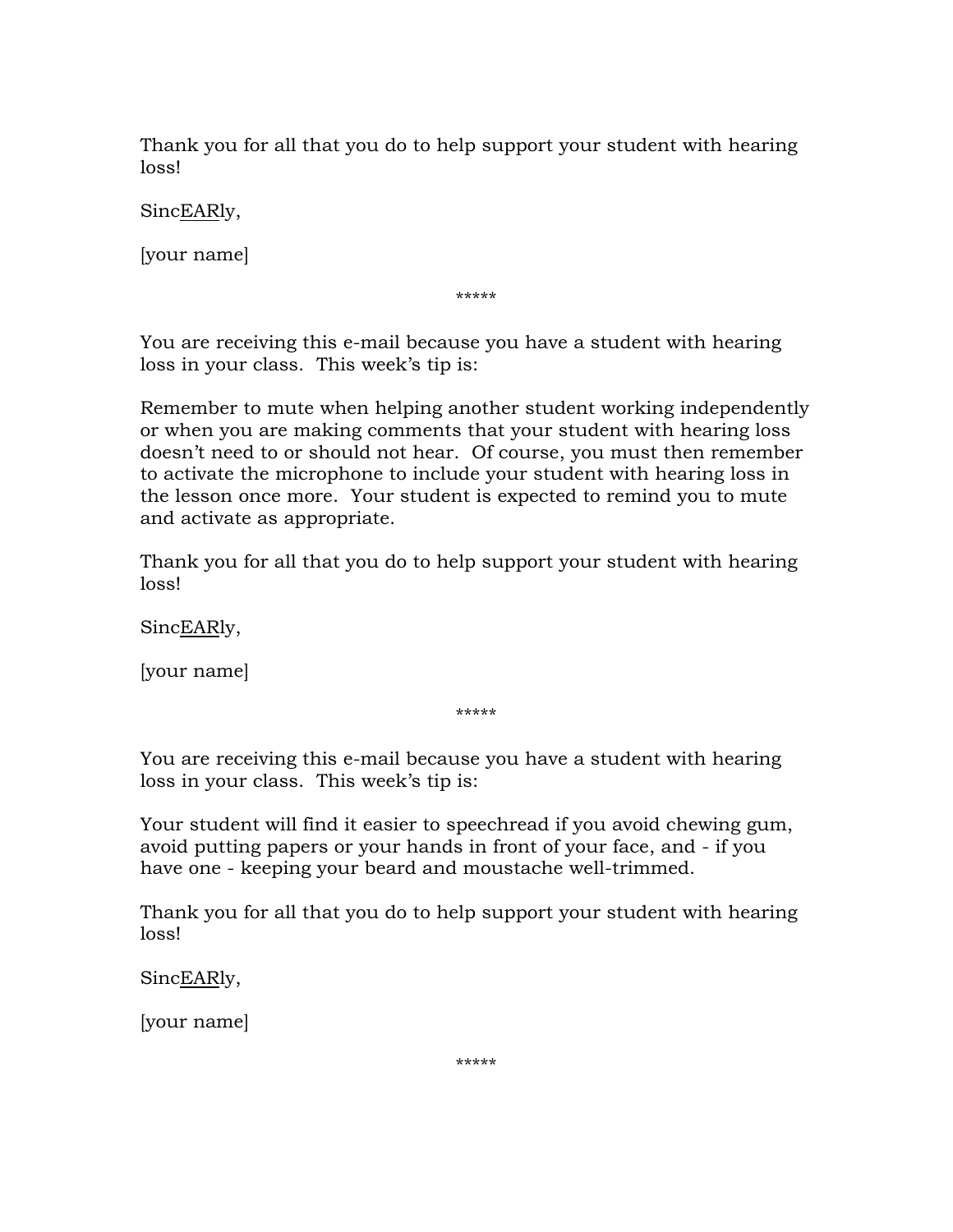You are receiving this e-mail because you have a student with hearing loss in your class. This week's tip is:

In order to enhance speechreadability, please give your directions from an area where your student with hearing loss can view your entire face straight-on, not just your profile.

Thank you for all that you do to help support your student with hearing loss.

SincEARly,

[your name]

\*\*\*\*\*

You are receiving this e-mail because you have a student with hearing loss in your class. This week's tip is:

Watching videos during class can pose a unique challenge to students with hearing loss. It is helpful for the student with hearing loss to view it multiple times. Imagine that you must read captions to access the verbal content of a show or movie. As your eyes dart back and forth between the images on the screen and the text below, you are bound to miss parts of each. Sending the link to the student prior to class to give them the opportunity to prepare ahead of time is very helpful. Additionally, providing notes pages is important so the student has written access to any information from the video that they will be responsible for knowing. Never ask a student with hearing loss to take their own notes during a video, as looking down to write pulls their eyes away from the screen and causes them to miss information.

Thank you for all that you do to help support your student with hearing loss!

SincEARly,

[your name]

\*\*\*\*\*

You are receiving this e-mail because you have a student with hearing loss in your class. This week's tip is:

As per your student's IEP/504, when possible, an A/V hook-up is to be used for auditory media. Additionally, closed captions are to be pulled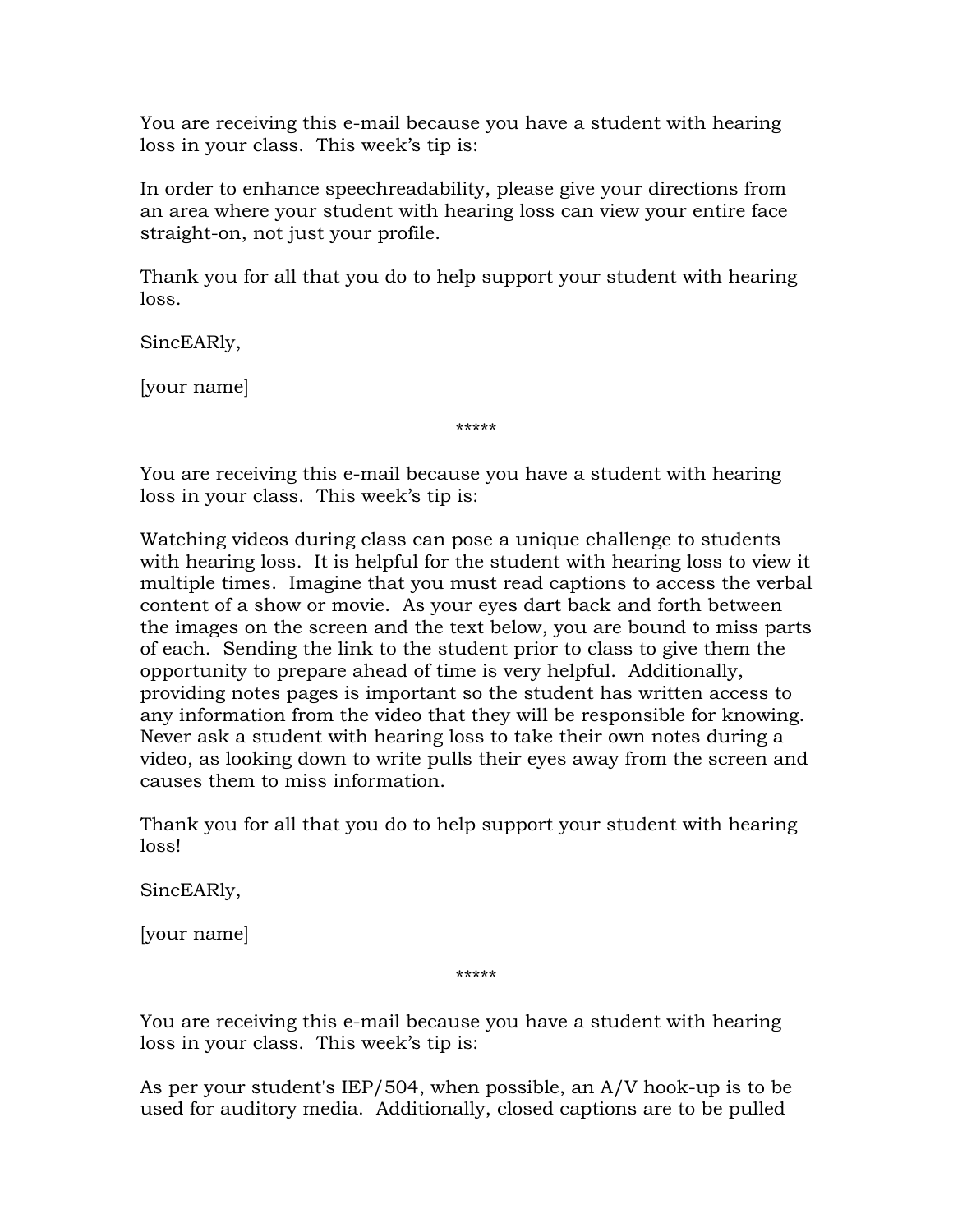up when possible for visual media. A simple one-strand A/V cord is available for most headphone jacks. If using the cord prevents the other students from hearing the presentation, then the use of a Y-splitter is needed. If you have any questions about pulling up captioning or use of the A/V cables, please contact your media specialist.

Thank you for all that you do to help support your student with hearing loss!

SincEARly,

[your name]

\*\*\*\*\*

You are receiving this e-mail because you have a student with hearing loss in your class. This week's tip is:

Last week's tip included mention of the use of captions on visual media. In addition to captioning or if no captioning is available, you can:

- 1. make available a copy of the film for the student to preview and/or
- 2. provide the study guide or script of the video to your student and/or
- 3. place the mic about 12 inches away from the audio-speaker during the film or
- 4. use the patch cord to connect the transmitter to the audiospeaker: during this scenario, you must mute the mic. (remember to unmute and use the transmitter when you add commentary)

Remember that if the lights are dimmed during a media presentation, your student with hearing loss will not be able to speechread you. Turning on the lights or summarizing often will allow her access to the information.

Thank you for all that you do to help support your student with hearing loss!

SincEARly,

[your name]

\*\*\*\*\*

You are receiving this e-mail because you have a student with hearing loss in your class. This week's tip is: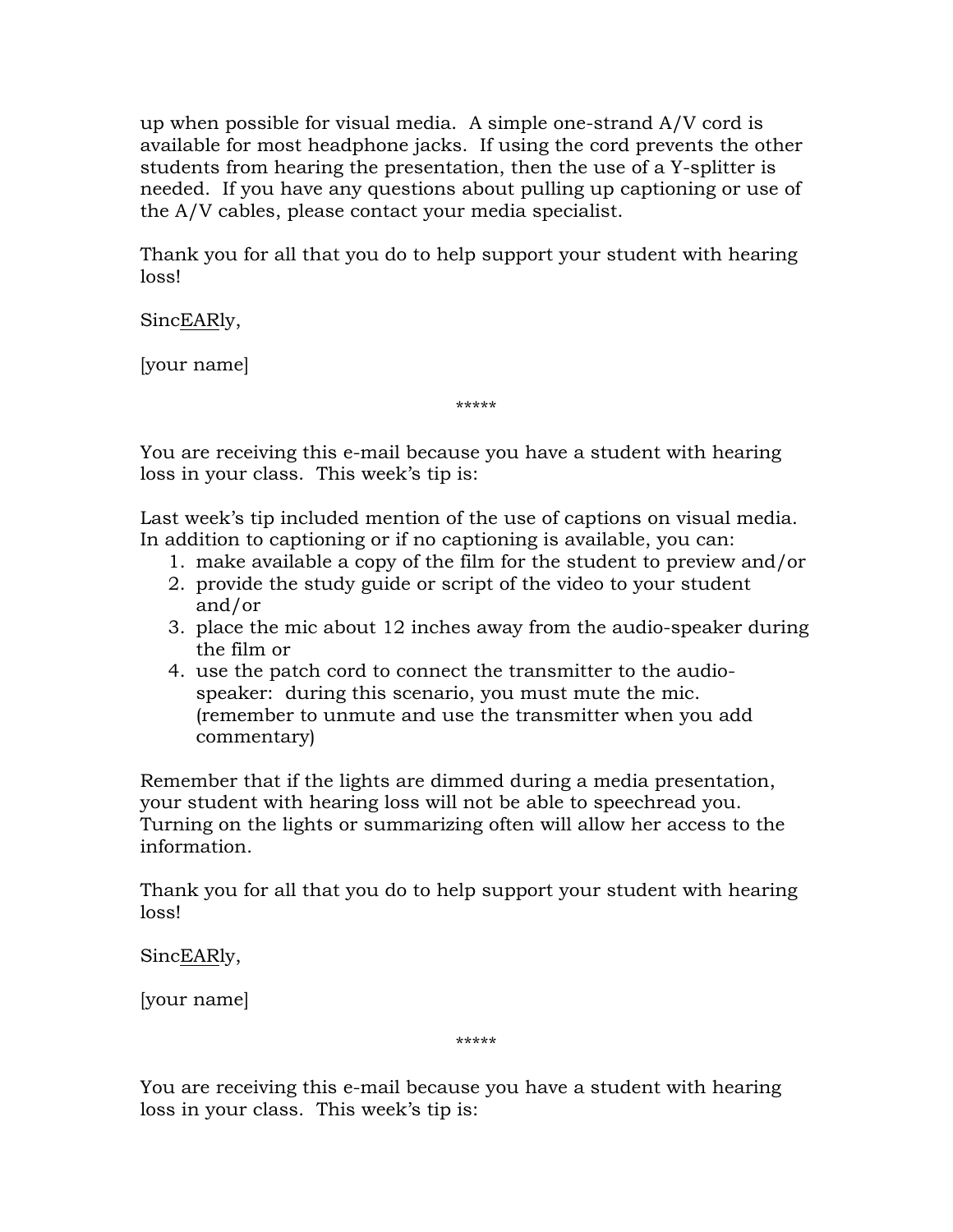Clothing or jewelry covering or scratching the microphone can cause an unpleasant noise for your student with hearing loss. Be sure the microphone is unobstructed at all times. Jewelry can be flipped to the back when you use the transmitter.

Thank you for all that you do to help support your student with hearing loss!

SincEARly,

[your name]

\*\*\*\*\*

You are receiving this e-mail because you have a student with hearing loss in your class. This week's tip is:

When your students give either practiced or extemporaneous oral reports, have them use the transmitter. If each student is contributing a remark, the transmitter can be passed among the students. You may need to remind the students how to properly hold the transmitter or attach the mic.

OR

When your students give either practiced or extemporaneous oral reports, have them use the secondary transmitter. If each student is contributing a remark, the transmitter can be passed among the students. You may need to remind the students how to properly hold the transmitter or attach the mic.

Thank you for all that you do to help support your student with hearing loss!

SincEARly,

[your name]

\*\*\*\*\*

You are receiving this e-mail because you have a student with hearing loss in your class. This week's tip is:

Some students complain that passing the FM/DM transmitter to the teacher draws unwanted attention to themselves. To avoid the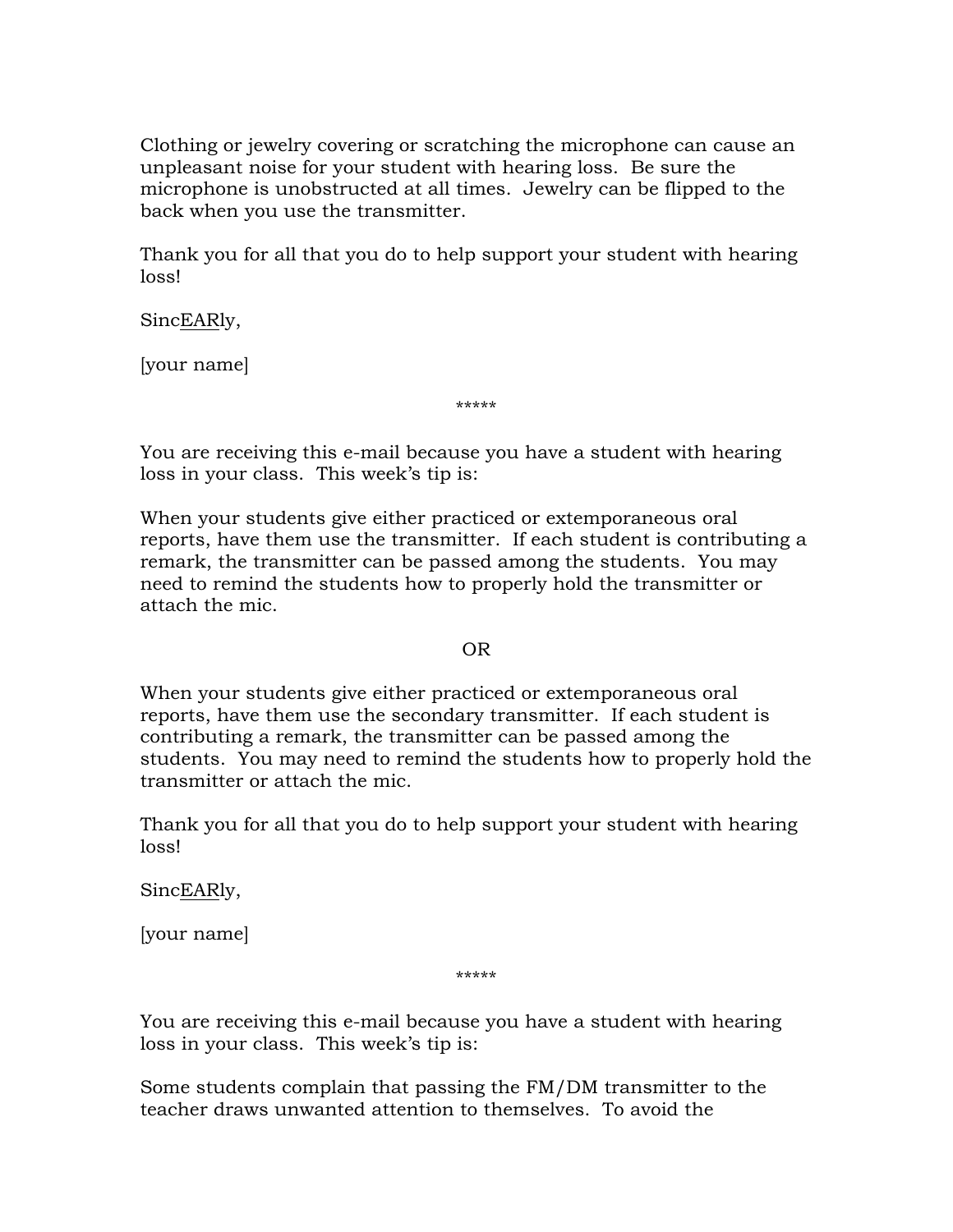embarrassment, the student can place the transmitter on your desk at the beginning of class, and you place it there at the end of class where the student retrieves it.

Thank you for all that you do to help support your student with hearing loss!

SincEARly,

[your name]

\*\*\*\*\*

You are receiving this e-mail because you have a student with hearing loss in your class. This week's tip is:

When using the transmitter, talk naturally without raising your voice or exaggerating mouth movements.

Thank you for all that you do to help support your student with hearing loss!

SincEARly,

[your name]

\*\*\*\*\*

You are receiving this e-mail because you have a student with hearing loss in your class. This week's tip is:

Small group learning sessions can cause a large amount of noise! Consider placing the group with the student with hearing loss in the hallway, at a greater distance from the other groups, or in an alternate setting. The transmitter should be placed in the middle of the table.

OR

Small group learning sessions can cause a large amount of noise! Consider placing the group with the student with hearing loss in the hallway, at a greater distance from the other groups, or in an alternate setting. The secondary transmitter should be placed in the middle of the table with the teacher's initiator mic on mute until the teacher needs to address the group or the whole class again, at which time the initiator mic needs to be activated.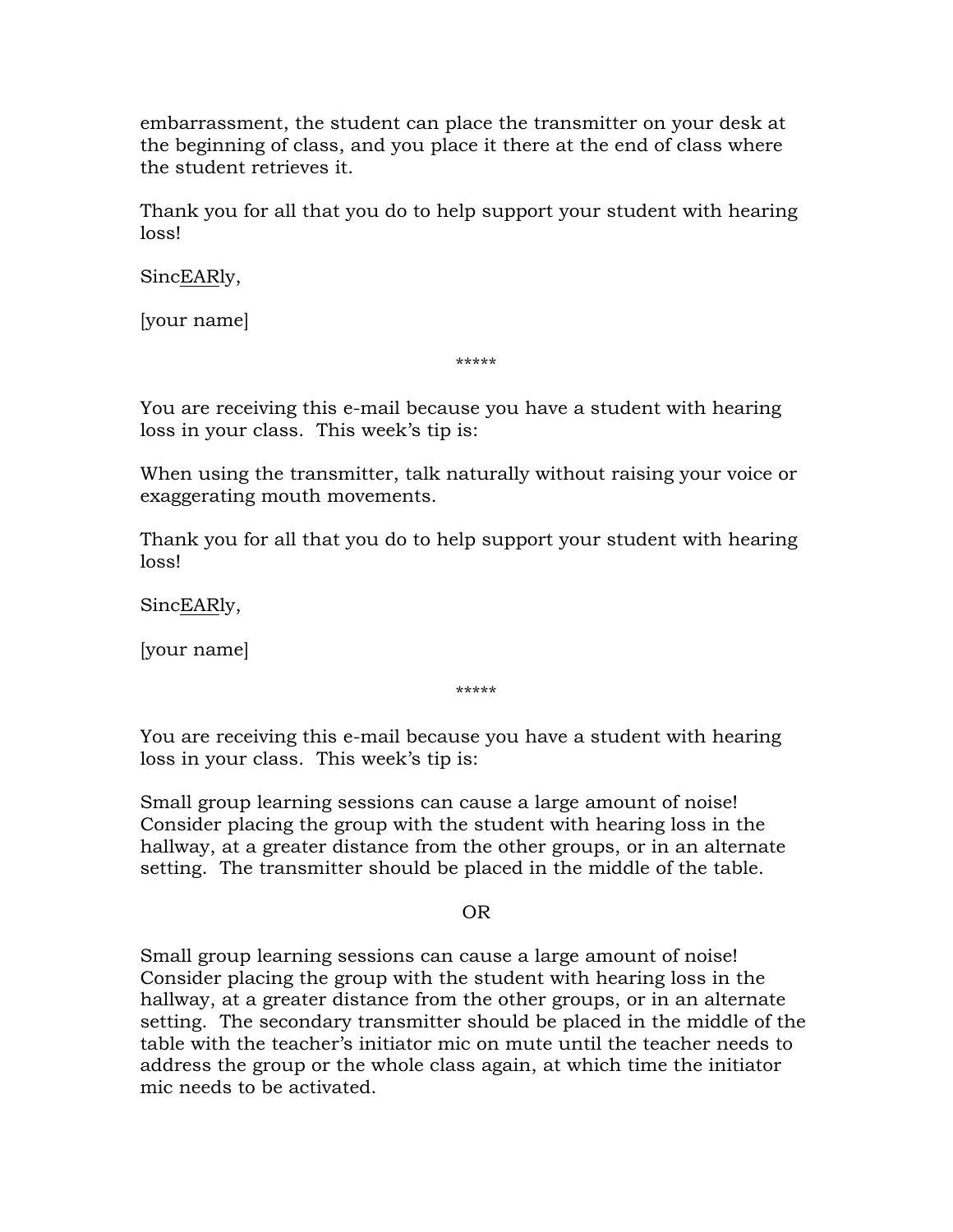Thank you for all that you do to help support your student with hearing loss!

SincEARly,

[your name]

\*\*\*\*\*

You are receiving this e-mail because you have a student with hearing loss in your class. This week's tip is:

If practical, keep your face in the line of sight (not in profile) and avoid moving about the room so that your student with hearing loss has an opportunity to speechread you. Put yourself in the best light by having the natural lighting from windows illuminate your face head-on.

Thank you for all that you do to help support your student with hearing loss!

SincEARly,

[your name]

\*\*\*\*\*

You are receiving this e-mail because you have a student with hearing loss in your class. This week's tip is:

When reading to the class, keep your papers or texts at chest level so that they do not cover your face. Avoid obstructing the microphone and rustling papers.

Thank you for all that you do to help support your student with hearing loss!

SincEARly,

[your name]

\*\*\*\*\*

You are receiving this e-mail because you have a student with hearing loss in your class. This week's tip is: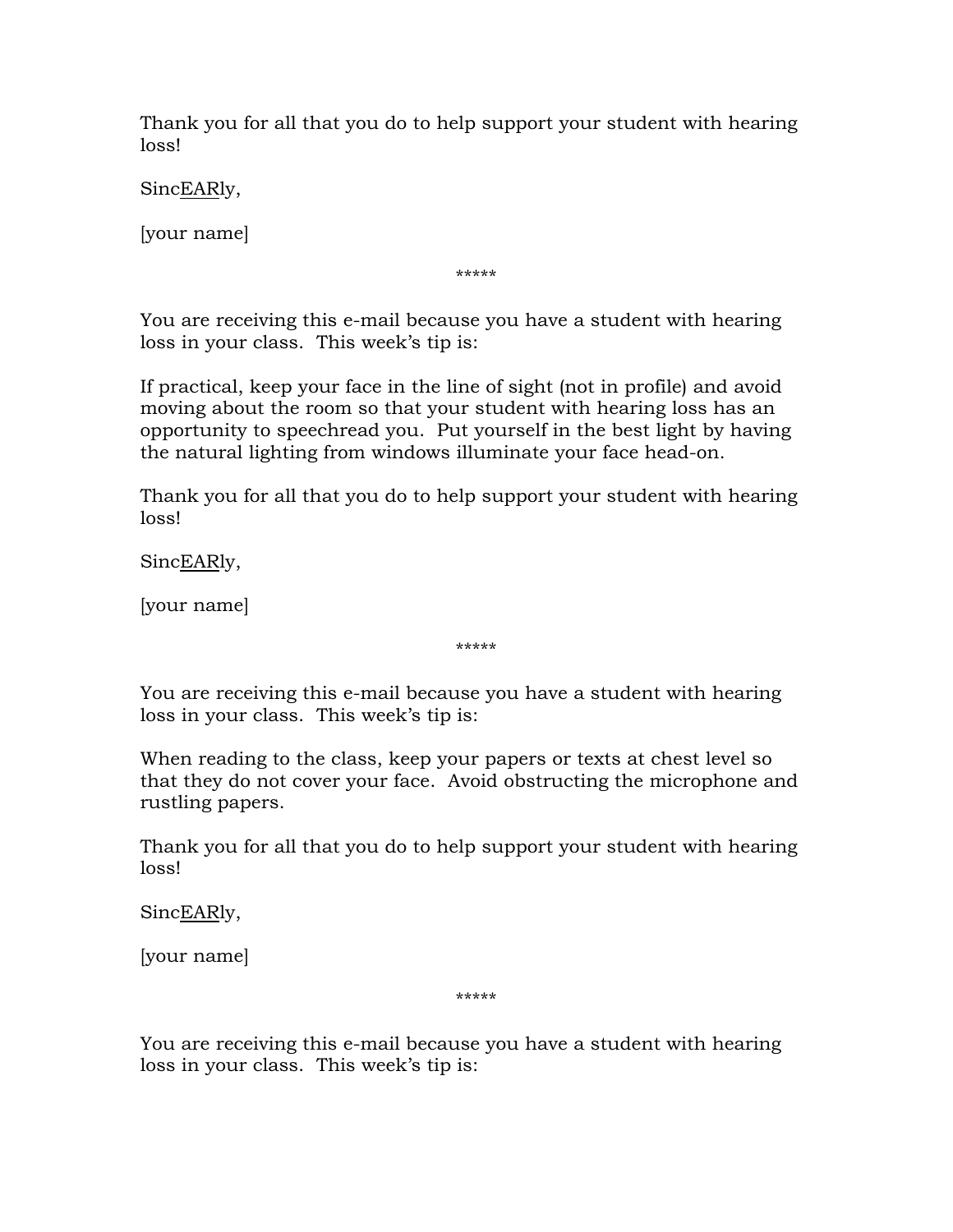When using the white board or a smart board, best practice for teaching students with hearing loss is to write, then turn around and talk. This avoids blocking your student from speechreading by speaking with your back to the class. Using something like document camera is a great option since you are facing the class as you write.

Thank you for all that you do to help support your student with hearing loss!

SincEARly,

[your name]

\*\*\*\*\*

You are receiving this e-mail because you have a student with hearing loss in your class. This week's tip is:

Because localization may be difficult for your student with hearing loss, identify by name and point to the student you have called on to report or answer a question. Your student with hearing loss is then expected to turn and speechread that student. For short answers, don't forget to rephrase the student's comments into the microphone! Of course, passing the mic to each student is still the best option but may be impractical at times.

Thank you for all that you do to help support your student with hearing loss!

SincEARly,

[your name]

\*\*\*\*\*

You are receiving this e-mail because you have a student with hearing loss in your class. This week's tip is:

Reducing student movement such as bathroom breaks or pencil sharpening during class time will make for a calmer, quieter classroom. Good for the student with hearing loss and good for you, too!

Thank you for all that you do to help support your student with hearing loss!

SincEARly,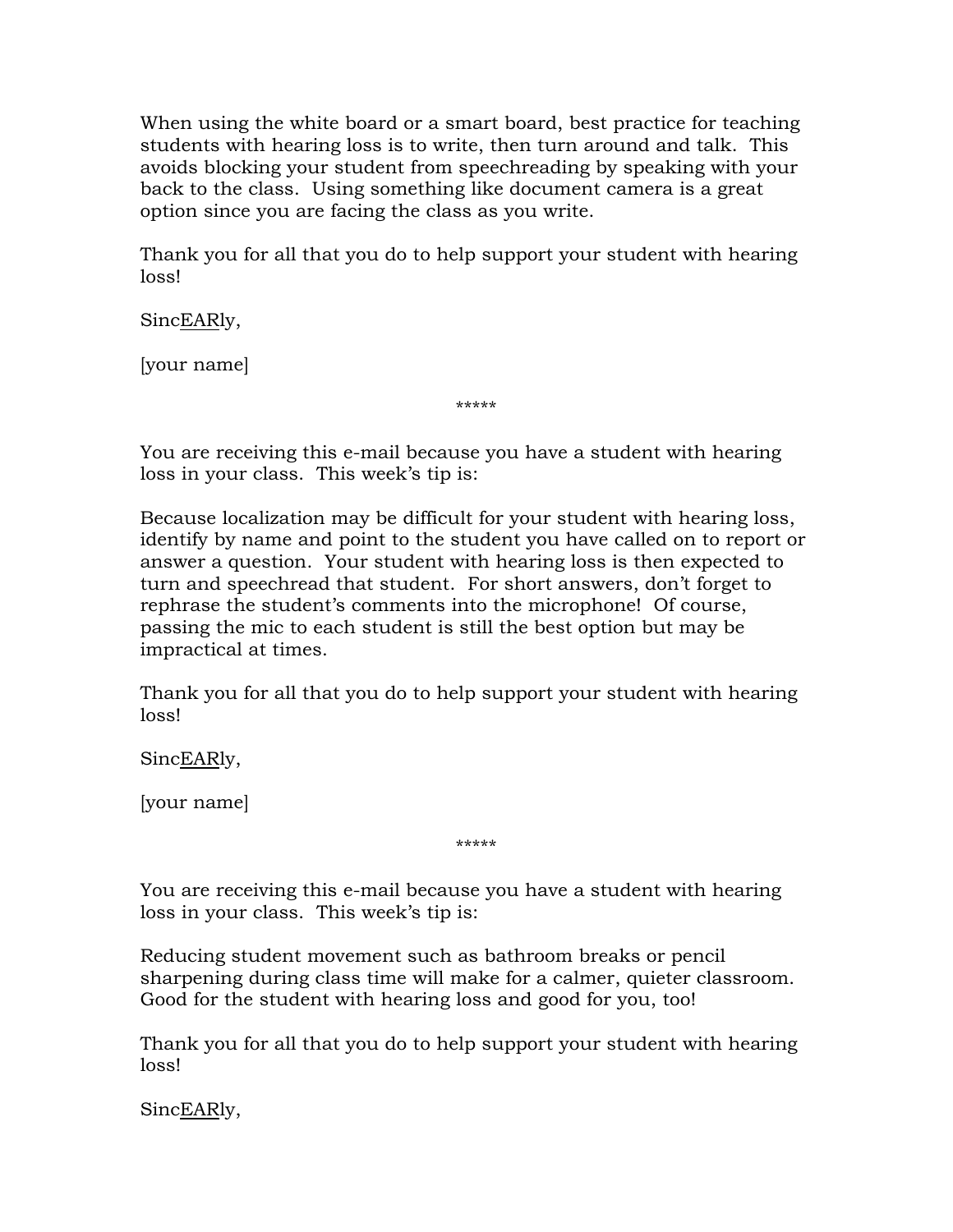[your name]

\*\*\*\*\*

You are receiving this e-mail because you have a student with hearing loss in your class. This week's tip is:

Overtalking, or more than one person talking at a time, makes it impossible for your student with hearing loss to access the acoustic environment. Make it a rule that only one person at a time is to speak.

Thank you for all that you do to help support your student with hearing loss!

SincEARly,

[your name]

\*\*\*\*\*

You are receiving this e-mail because you have a student with hearing loss in your class. This week's tip is:

Consider the acoustics of your classroom. A quiet learning environment benefits all your students, but it is essential for your student with hearing loss. Some questions to ask yourself are:

- 1. Is extraneous noise being caused by desks and chairs scraping against the floor? If so, carpets or *chair slippers*, tennis-ball-like buffers attached to each chair and desk leg, could be used.
- 2. Is my classroom close to the band room or other noisy environment?
- 3. Are hard surfaces causing reverberation? Soft bulletin boards, bookcases full of books, portable soft room dividers, corkboards, or curtains may be helpful to squelch the echoes.
- 4. Are motors, HVAC, or lighting fixtures causing unnecessary and/or constant background noise? When practical, turn off all motors in class during instruction time. Have HVAC and lighting checked to lessen or eliminate noise.

Thank you for all that you do to help support your student with hearing loss!

SincEARly,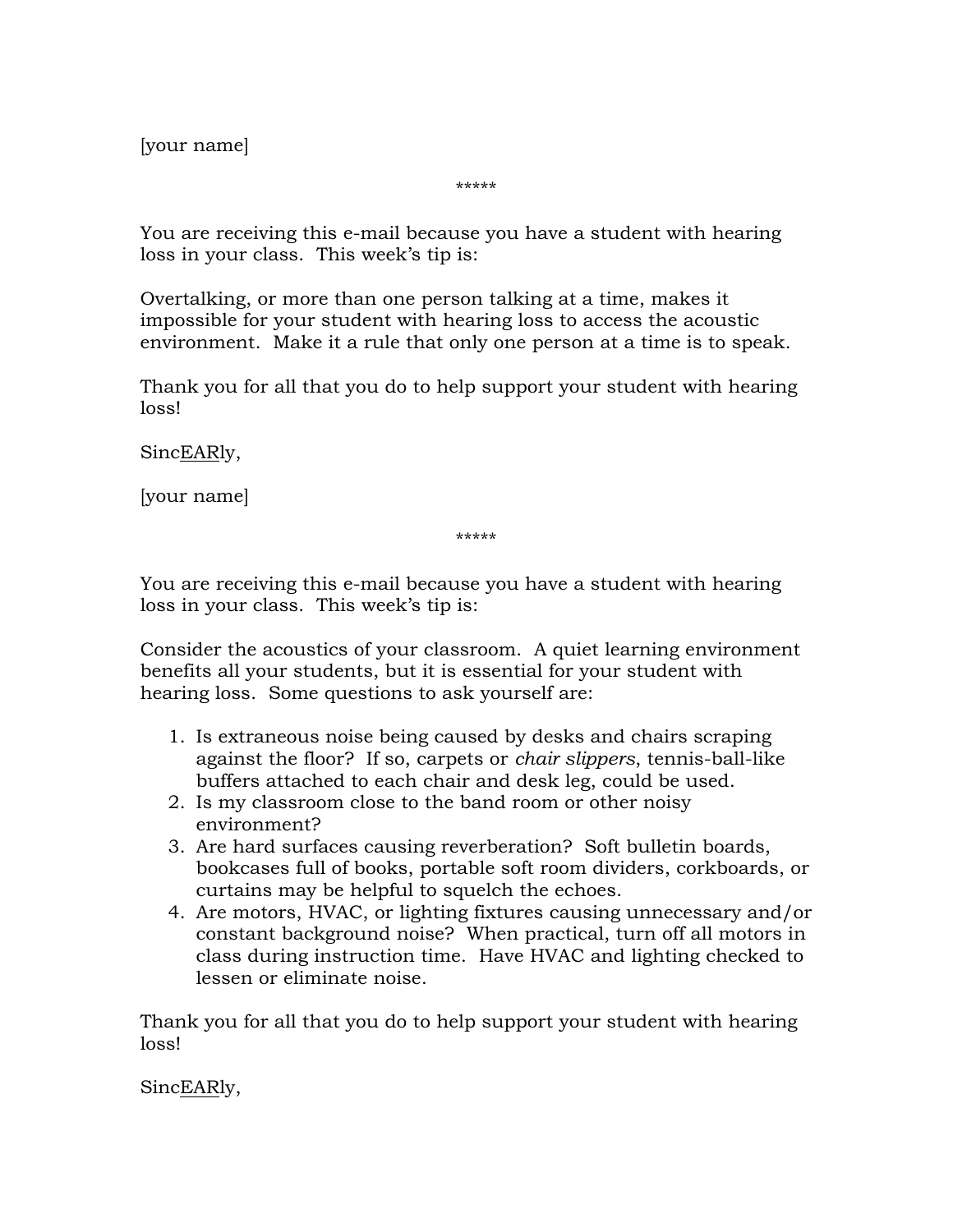[your name]

\*\*\*\*\*

You are receiving this e-mail because you have a student with hearing loss in your class. This week's tip is:

Preferential seating may be more than just a front of the classroom placement. Depending on whether one or both ears are affected, your student's seat could be almost anywhere in the room! Factors to consider are: closeness to the main speaker, usually the teacher; the availability of speechreading the other students; and the proximity to other noise makers such as pencil sharpeners or fans. Please notify me if you need some help determining "the best seat in the house" for your student with hearing loss. Also allow them to move to see or listen better.

Thank you for all that you do to help support your student with hearing loss!

SincEARly,

[your name]

\*\*\*\*\*

You are receiving this e-mail because you have a student with hearing loss in your class. This week's tip is:

Students with hearing loss may require more time to process your instructions. You may want to, for instance, wait a second or two before you call on the student with hearing loss after you have asked a question.

Thank you for all that you do to help support your student with hearing loss!

SincEARly,

[your name]

\*\*\*\*\*

You are receiving this e-mail because you have a student with hearing loss in your class. This week's tip is: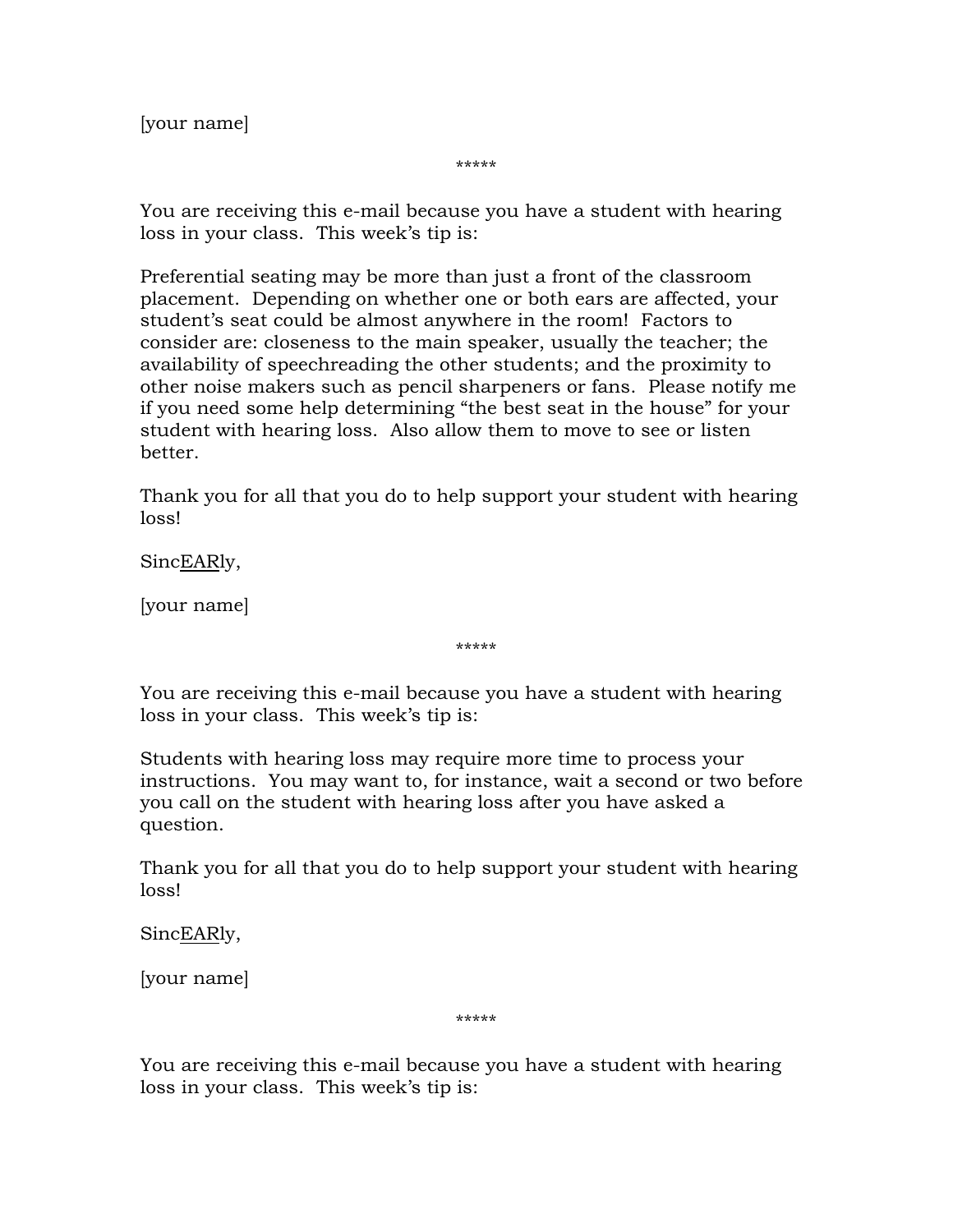To increase confidence and promote participation, set up a student hand signal like raising 2 fingers to let your student with hearing loss wordlessly communicate that they are sure they know the answer to your question. That's your cue that it is OK to call on them.

Thank you for all that you do to help support your student with hearing loss!

SincEARly,

[your name]

\*\*\*\*\*

You are receiving this e-mail because you have a student with hearing loss in your class. This week's tip is:

Check your students' comprehension by asking for a repeat or summary of a snippet of your lesson. If you make it a practice to make random checks for all students, your student with hearing loss is never singled out. Never ask, "Did you understand?" The student with hearing loss may not be fibbing if they answer, "Yes." They may think they did understand but because of mishearing may have gotten the wrong idea.

Thank you for all that you do to help support your student with hearing loss!

SincEARly,

[your name]

You are receiving this e-mail because you have a student with hearing loss in your class. This week's tip is:

\*\*\*\*\*

When changing topics during class, use a recognizable transition. For example, your routine signal could be, "OK, now we're going to switch the topic to \_\_\_\_\_\_\_\_\_\_\_." This strategy allows your student with hearing loss to auditorily focus on key terms that match the subject of your lesson. A summary of the information near the end of the class is also helpful.

Thank you for all that you do to help support your student with hearing loss!

SincEARly,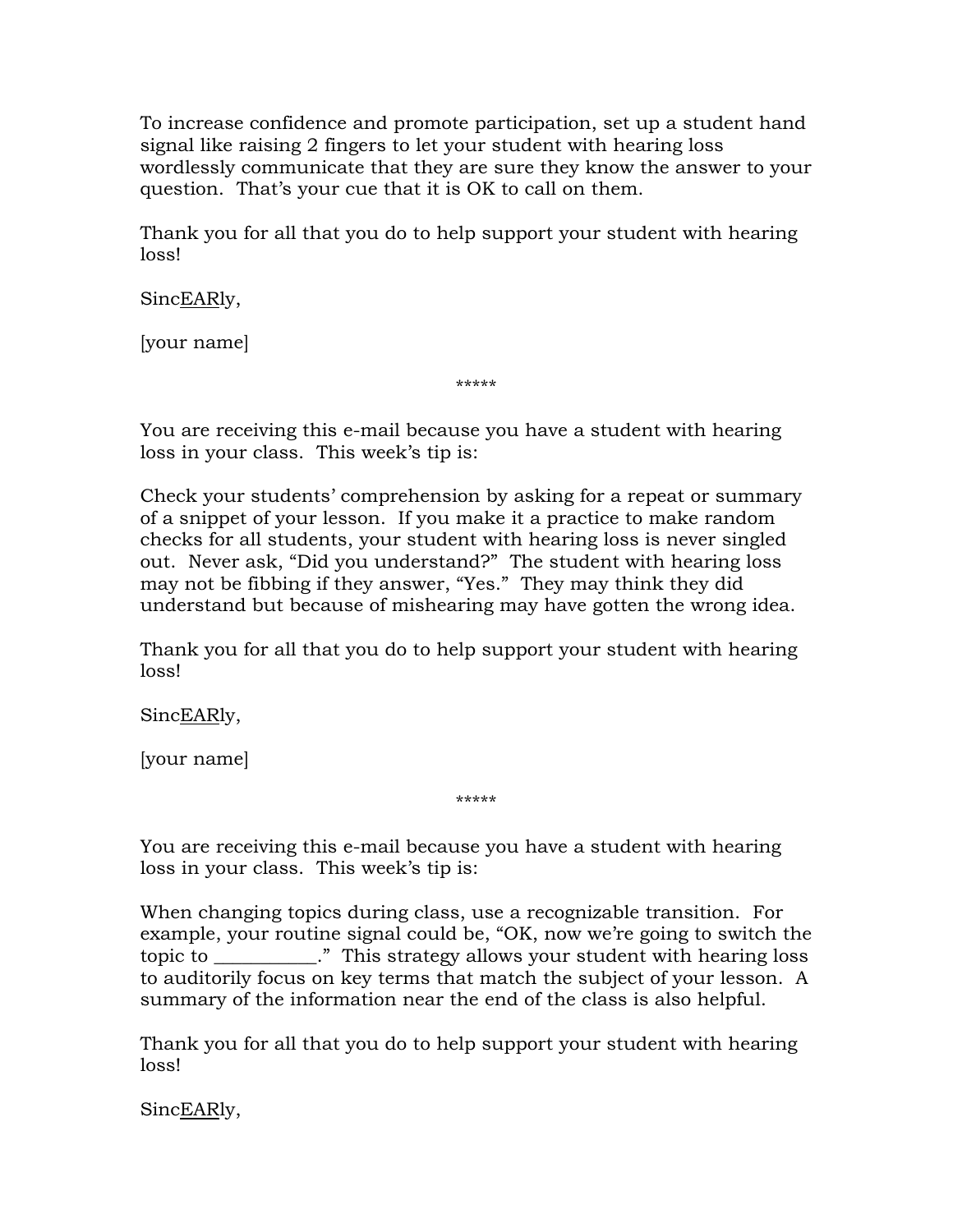[your name]

\*\*\*\*\*

You are receiving this e-mail because you have a student with hearing loss in your class. This week's tip is:

Listening to loudspeaker announcements is a very high level listening skill. Depending on the age of the student, repeat or summarize the announcements into the microphone, allow your student to have access to a paper copy of the morning announcements, or encourage them to check the school's website or other venue for the written text. If unscheduled announcements are made during the school day, repeat/rephrase them into the microphone.

Thank you for all that you do to help support your student with hearing loss!

SincEARly,

[your name]

\*\*\*\*\*

You are receiving this e-mail because you have a student with hearing loss in your class. This week's tip is:

Be aware of the fatigue factor. Listening through a hearing loss is quite tiring. As the day wears on, your student with hearing loss may need a break from listening. Accurate listening may wane in the latter part of the school day.

Thank you for all that you do to help support your student with hearing loss!

SincEARly,

[your name]

\*\*\*\*\*

You are receiving this e-mail because you have a student with hearing loss in your class. This week's tip is: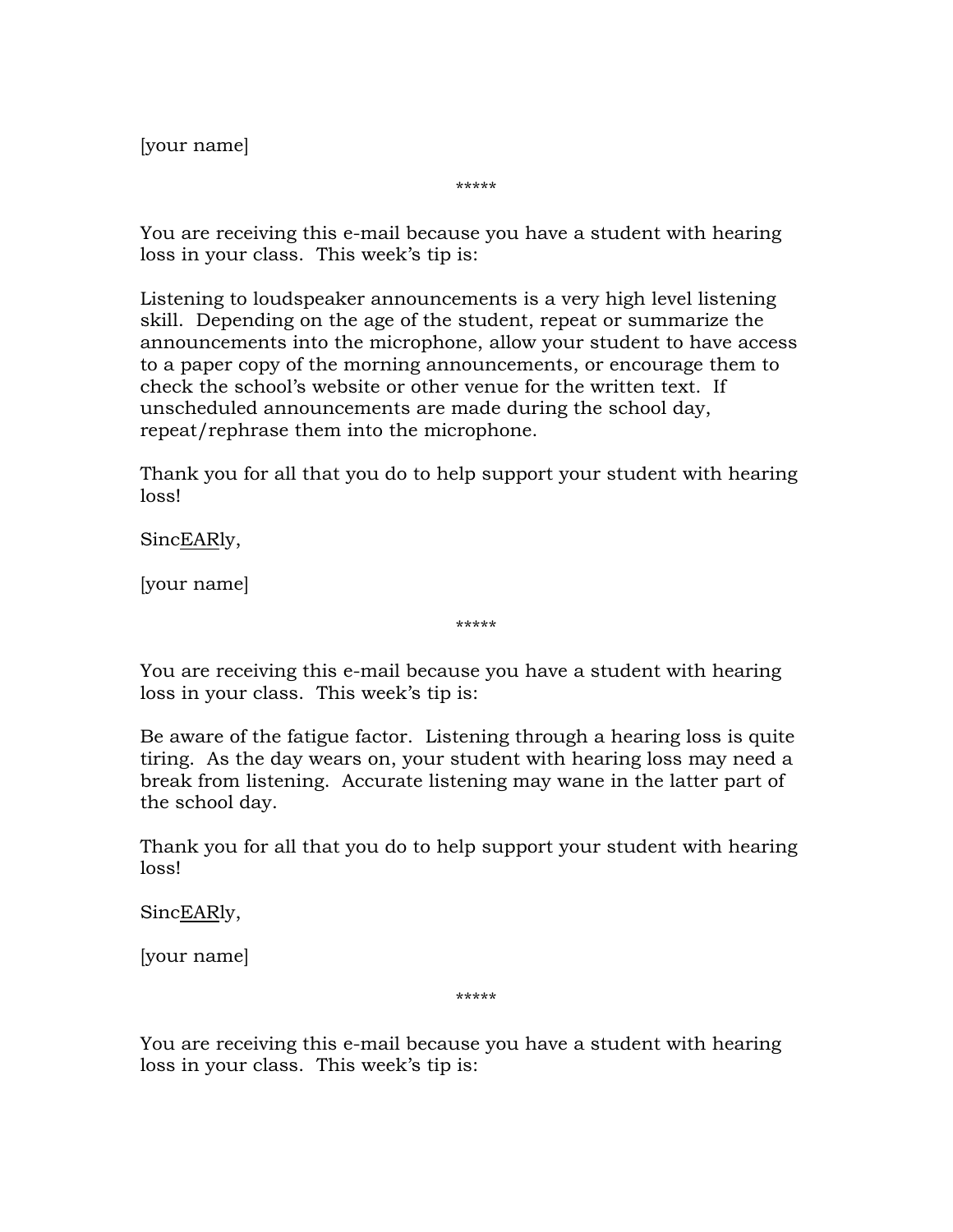Quick off-the-cuff remarks made by other students are usually not able to be perceived by a student with hearing loss. Be sure to repeat these blurbs and all un-microphoned student responses and remarks into your microphone.

Thank you for all that you do to help support your student with hearing loss!

SincEARly,

[your name]

\*\*\*\*\*

You are receiving this e-mail because you have a student with hearing loss in your class. This week's tip is:

Keeping your classroom well-lit at all times is essential for your student with hearing loss. Although dimming or turning off the lights is used as a stress reliever, a focusing strategy, or to keep the room cooler, a dark classroom is toxic for your student with hearing loss. Their ability to speechread is compromised in dim lighting. The best practice is to teach your class with natural light from a window illuminating your face. Be aware that accurate speechreading will be impossible if the lights are off during a media presentation (ex: if the room lights are off and you are backlit by a Powerpoint displayed on a Smartboard).

Thank you for all that you do to help support your student with hearing loss!

SincEARly,

[your name]

\*\*\*\*\*

You are receiving this e-mail because you have a student with hearing loss in your class. This week's tip is:

Oral tests may present a challenge for your student with hearing loss. Having your student with hearing loss take the assessment in another format should be an option.

Thank you for all that you do to help support your student with hearing loss!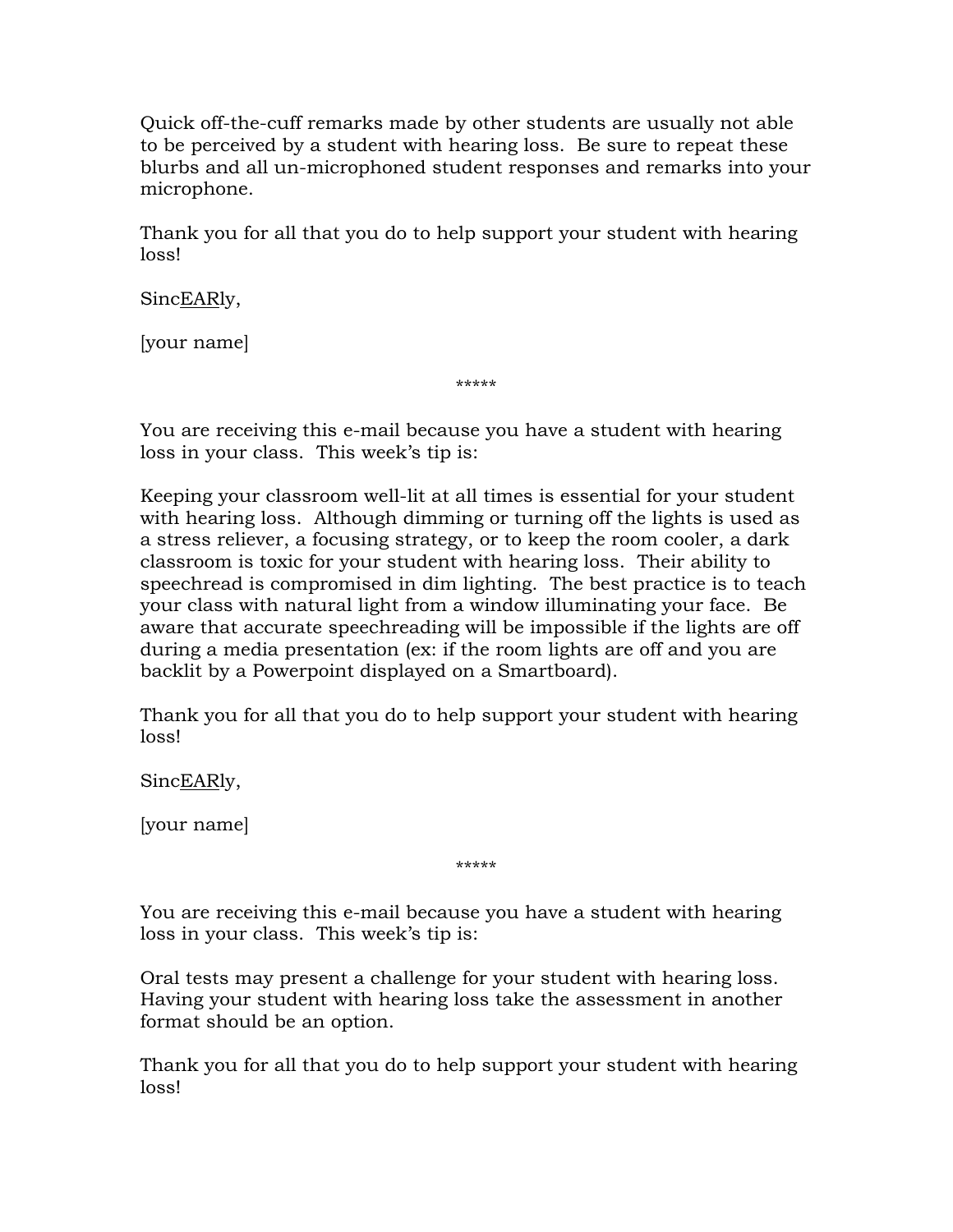SincEARly,

[your name]

\*\*\*\*\*

You are receiving this e-mail because you have a student with hearing loss in your class. This week's tip is:

Be aware! When your student with hearing loss has a cold or ear infection, it is possible that they have an additional middle ear hearing loss that will make it even more difficult for them to hear accurately.

Thank you for all that you do to help support your student with hearing loss!

SincEARly,

[your name]

\*\*\*\*\*

You are receiving this e-mail because you have a student with hearing loss in your class. This week's tip is:

Write all homework assignments on the board. Who's not going to believe a student with hearing loss when they say they didn't hear the homework assignment? Homework is often given out during a transition period near the end of the class when lots of ambient noise is present. If the homework with any last minute changes is written on the board, there will never be an excuse for a missing assignment.

Thank you for all that you do to help support your student with hearing loss!

SincEARly,

[your name]

\*\*\*\*\*

You are receiving this e-mail because you have a student with hearing loss in your class. This week's tip is:

By now you are probably an expert at remembering to repeat other students' comments into the FM/DM microphone so that your student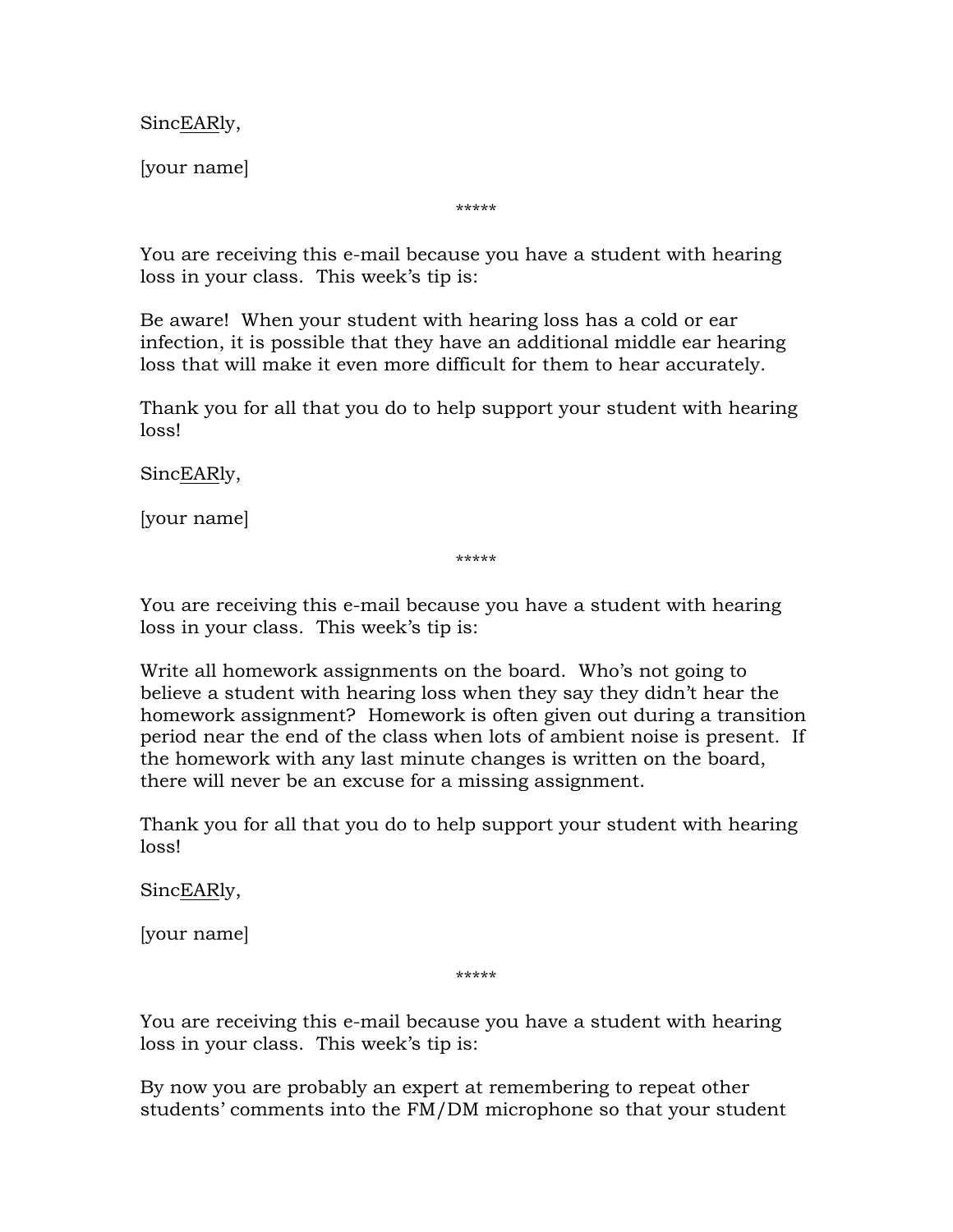with hearing loss won't miss out on any important information. Add to your expertise by not repeating but rather by rephrasing the remarks. Your student with hearing loss is expected to turn and speechread other speakers, but the turn-taking may be too quick or the speaker out of range for this strategy to be effective at all times. When you rephrase, your student with hearing loss uses the information they can garner independently but also supplements their learning with your new paraphrase.

Thank you for all that you do to help support your student with hearing loss!

SincEARly,

[your name]

\*\*\*\*\*

You are receiving this e-mail because you have a student with hearing loss in your class. This week's tip is:

Guest speakers who are unfamiliar with the FM/DM system will need some instruction in using the equipment. Ideally, the directions for FM/DM use should come from the student with hearing loss themselves; however, time restrictions and other events may make it impossible for the student to follow through. A simple "clip the top of the mic about 6 inches from the front of your mouth and speak normally" from you beforehand should do nicely.

Thank you for all that you do to help support your student with hearing loss!

SincEARly,

[your name]

\*\*\*\*\*

You are receiving this e-mail because you have a student with hearing loss in your class. This week's tip is:

When reading aloud from a selection, give your student with hearing loss the option of a hard copy of the text so they can follow along more easily.

Thank you for all that you do to help support your student with hearing loss!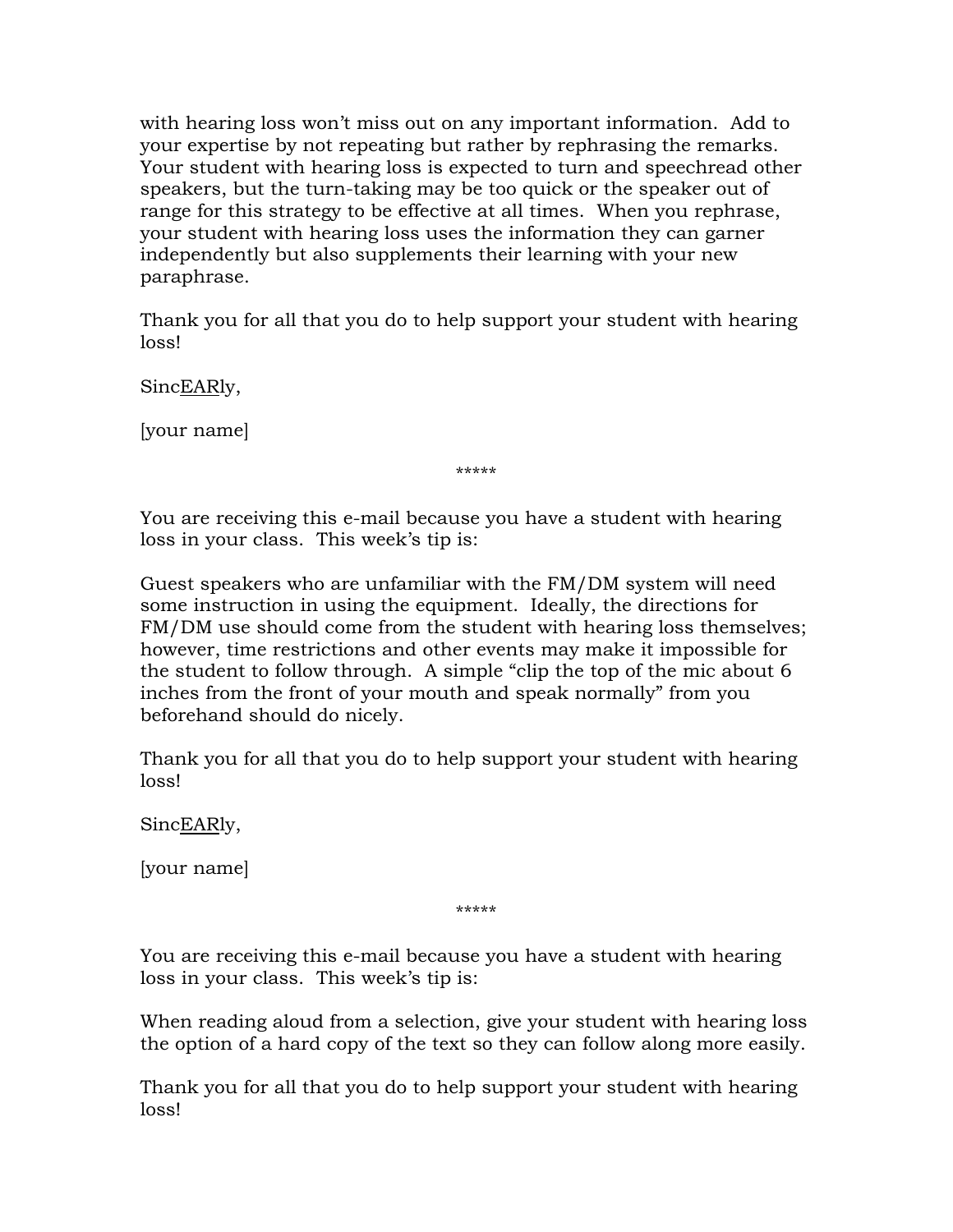SincEARly,

[your name]

\*\*\*\*\*

You are receiving this e-mail because you have a student with hearing loss in your class. This week's tip is:

Highlight key words and new vocabulary on the board as they are presented. You can also use acoustic highlighting, which means emphasizing salient information with your voice by pausing before the word or phrase and/or saying it a little louder than the surrounding information. Both of these strategies help your student with hearing loss tune in to the important information presented in your class.

Thank you for all that you do to help support your student with hearing loss!

SincEARly,

[your name]

\*\*\*\*\*

You are receiving this e-mail because you have a student with hearing loss in your class. This week's tip is:

Consider listening/learning conditions when you incorporate computers into your lessons. Typically, students are facing the computer screen while listening to your verbal instructions. This puts the student with hearing loss at a disadvantage because speechreading is not available to them. You can solve this problem by asking all students to look at you during the giving of general directions. Be aware that the student with hearing loss may need an example of your objective to be presented on their computer after the class instruction.

Thank you for all that you do to help support your student with hearing loss!

SincEARly,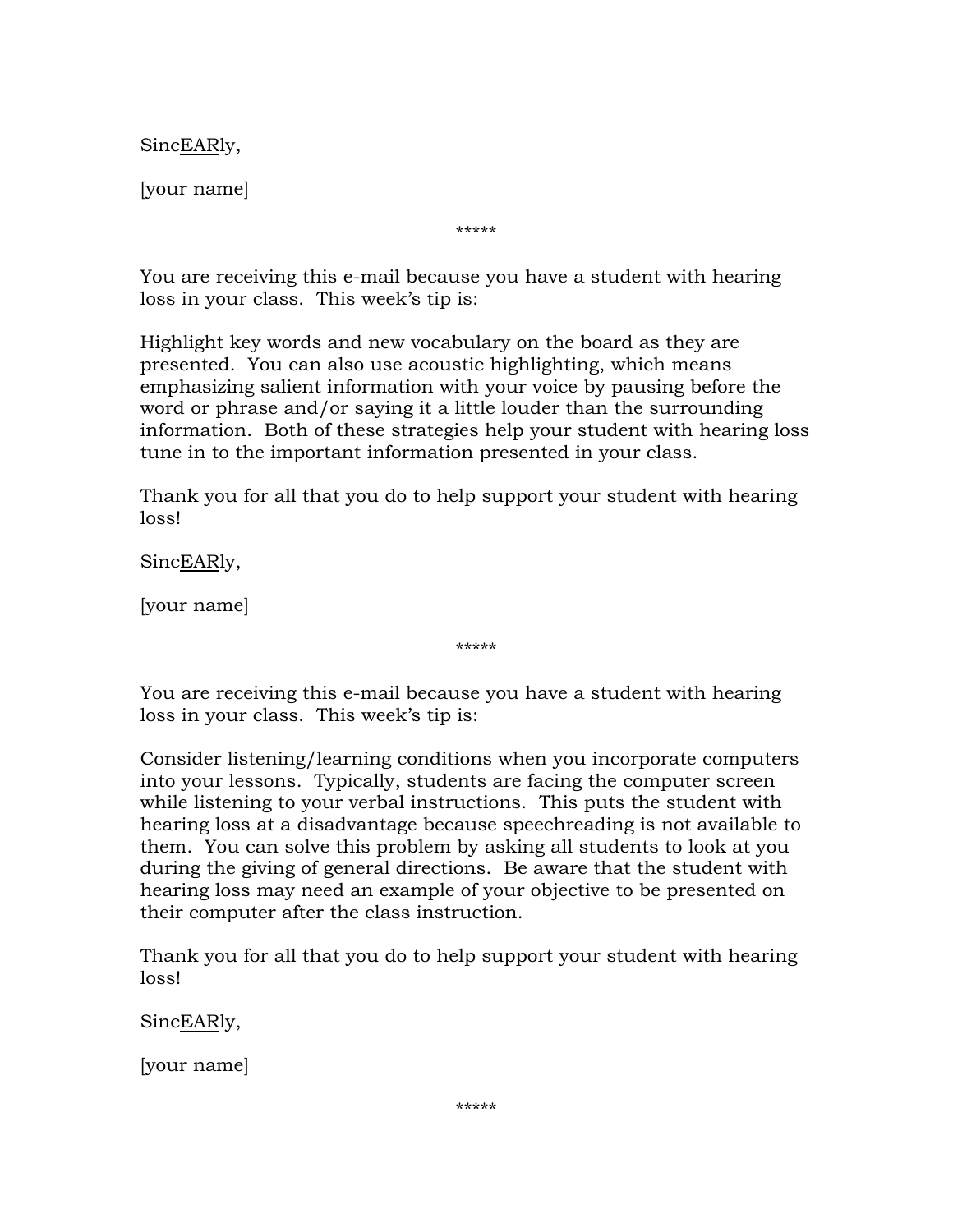You are receiving this e-mail because you have a student with hearing loss in your class. This week's tip is:

Be aware that your student with hearing loss may be mishearing. While amplification technology available today often allows for vastly improved auditory discrimination ability, it still does not correct hearing to normal. Word endings and unstressed words in running speech can cause one idea to turn into another. A compliment about getting done with a task quickly can turn into a disparaging remark (i.e. "Wow! You're fast!" can be misheard as "Wow! You're fat!"). You can improve the chances of accurate hearing by being a consistent and accurate FM/DM user.

Thank you for all that you do to help support your student with hearing loss!

SincEARly,

[your name]

\*\*\*\*\*

You are receiving this e-mail because you have a student with hearing loss in your class.

Here are the top 5 tips to insure that your student with hearing loss has access to the acoustic environment:

1. Correct placement of the microphone is the number one strategy you can use to assure that your student with hearing loss has access to the information in your class. Be sure to clip the top of the lapel mic 6-8 inches directly below your mouth.

## OR

1. Correct placement of the microphone is the number one strategy you can use to assure that your student with hearing loss has access to the information in your class. Be sure to clip the top of the lapel mic 6-8 inches directly below your mouth with the microphone screens facing outward.

## OR

1. Correct placement of the microphone is the number one strategy you can use to assure that your student with hearing loss has access to the information in your class. For the lapel mic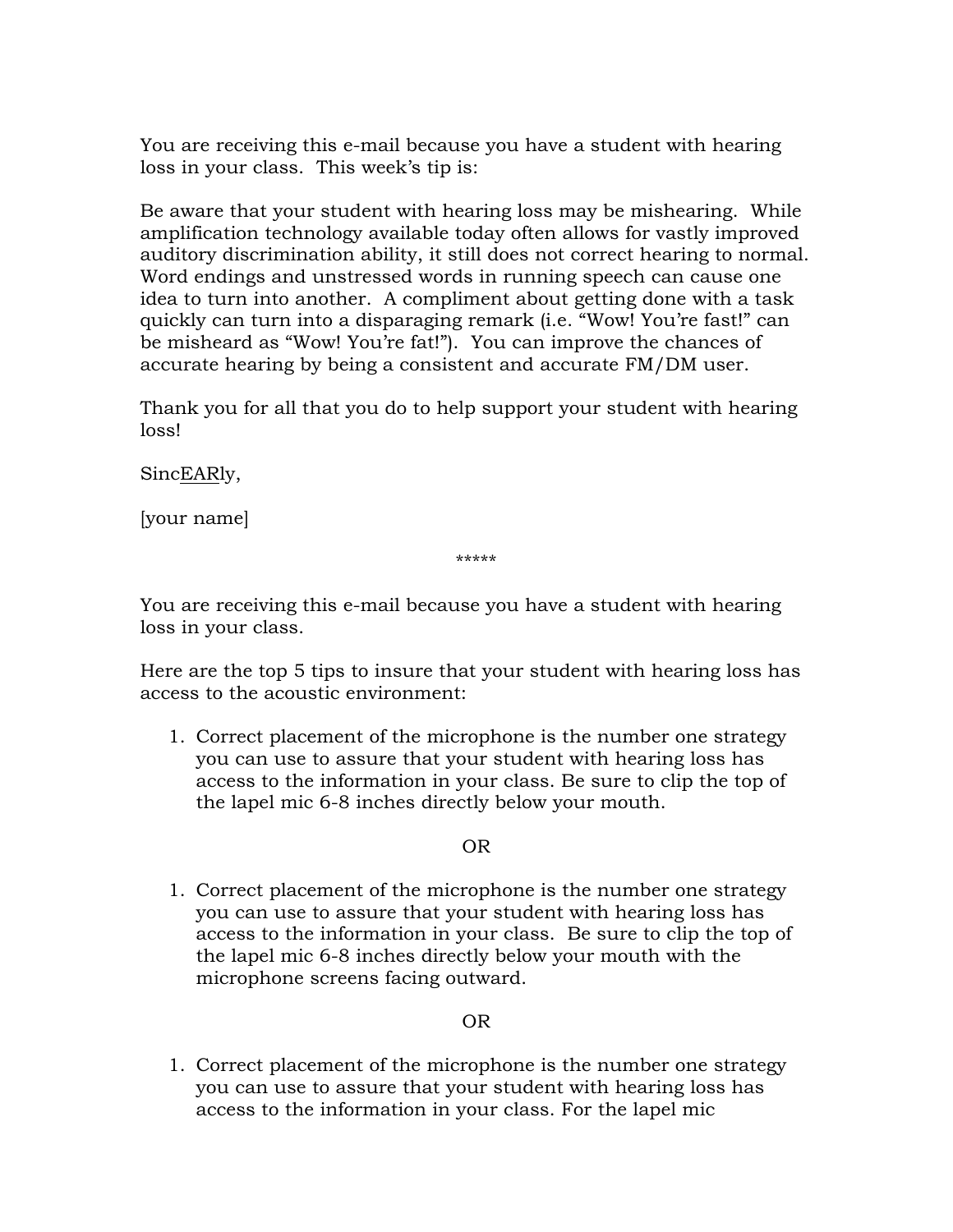(secondary-joined the network), be sure to clip the top of the lapel mic 6-8 inches directly below your mouth with the microphone screens facing outward. For the loop mic (initiator), snugly fit around your ear with the boom situated so that it is close to your mouth. You can pull the loop to make it tighter around your ear, and you can adjust the boom forward or backward.

#### OR

- 1. *Compose your own directions for other types of microphones*
- 2. Remember to mute when helping another student working independently or when you are making comments that your student with hearing loss doesn't need to or should not hear. Of course, you must then remember to activate the microphone to include your student with hearing loss in the lesson once more. Your student is expected to remind you to mute and activate as appropriate.
- 3. Quick off-the-cuff remarks made by other students are usually not able to be perceived by a student with hearing loss. Be sure to repeat these blurbs and all un-microphoned student responses and remarks into your microphone.
- 4. Clothing or jewelry covering or scratching the microphone can cause an unpleasant noise for your student with hearing loss. Be sure the microphone is unobstructed at all times. Jewelry can be flipped to the back when you use the transmitter.
- 5. Consider the acoustics of your classroom. A quiet learning environment benefits all your students, but it is essential for your student with hearing loss. Some questions to ask yourself are:
	- o Is extraneous noise being caused by desks and chairs scraping against the floor? If so, carpets or *chair slippers*, tennis-ball-like buffers attached to each chair and desk leg, could be used.
	- o Is my classroom close to the band room or other noisy environment?
	- o Are hard surfaces causing reverberation? Soft bulletin boards, bookcases full of books, portable soft room dividers, corkboards or curtains may be helpful to squelch the echoes.
	- o Are motors, HVAC or lighting fixtures causing unnecessary and/or constant background noise? When practical, turn off all motors in class during instruction time. Have HVAC and lighting checked to lessen or eliminate noise.